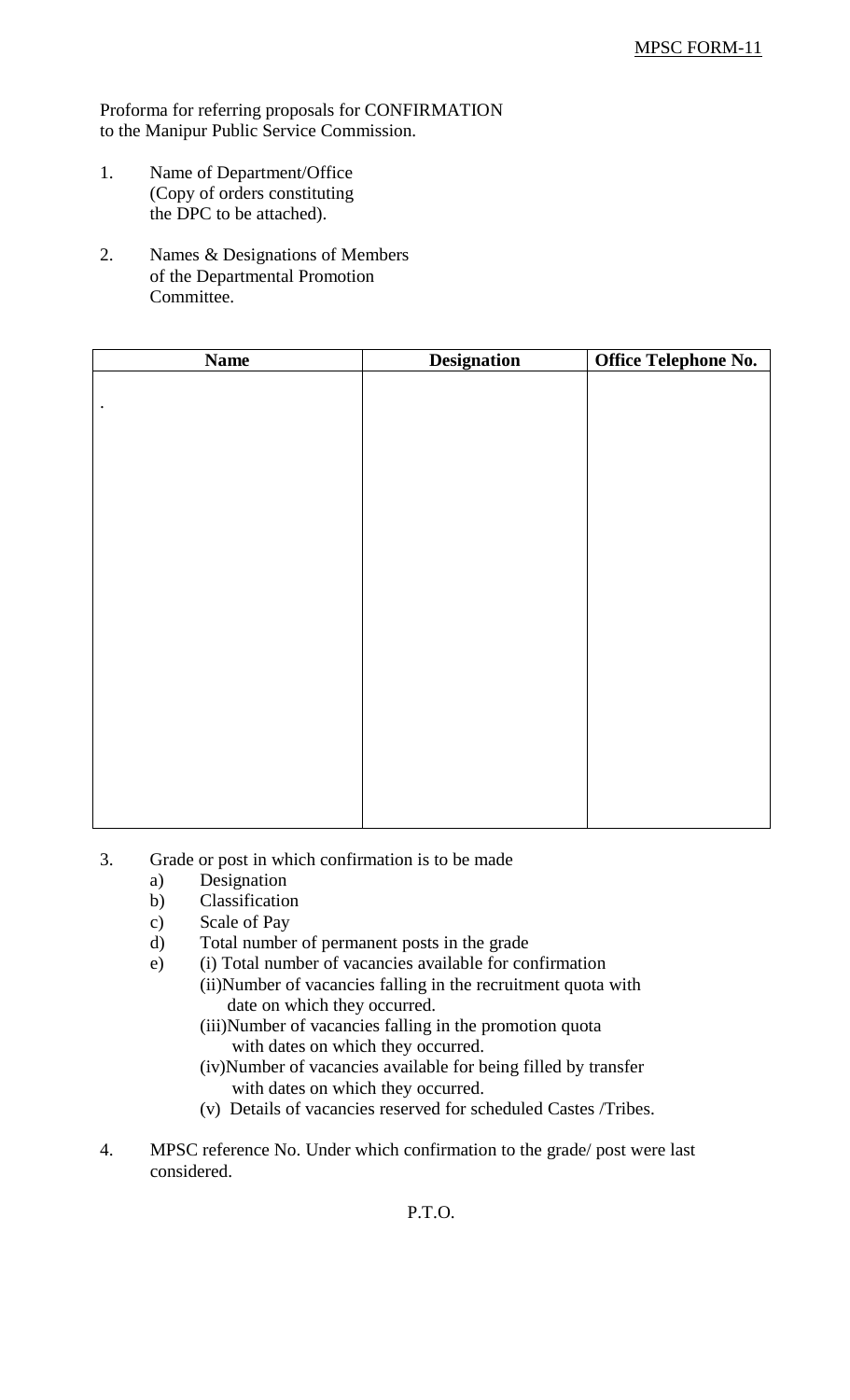- 5. Recruitment Rules for the grade/post :
	- (a) Date on which the recruitment Rules were notified in the Gazttee of Manipur and MPSC reference No. Under which they were approved.
	- (b) Method of recruitment prescribed i) …………………% direct recruitment ii) …………………% promotion iii)………………….%deputation/transfer
	- (c) whether an up-to-date copy of the recruitment rules has been enclosed (this should invariably be sent for reference). If any changes in the Recruitment Rules have been agreed to by the Commission after they were notified, details should be attached.
- 6. Seniority list :-
	- (a) Whether a seniority list as in the prescribed proforma (Enclosure-I) has been enclosed.
	- (b) Whether all eligible officers, including these on deputation etc, are included.
	- (c) Whether the list, before finalization, was circulated to all concerned.
	- (d) Whether there are any officers whose seniority has not been finalized, If so, give details.
	- (e) Whether the seniority list (Enclosure-I) Has been duly authenticated by an Officer not below The rank of an Under Secretary to the Government of Manipur.
	- (f) Whether the list has undergone any changes since it was last placed before the DPC. If so, give necessary details in the Enclosure-2.
	- (g) In cases of confirmation of officers appointed by By different methods e.g. Promotion, Direct Recruitment or Transfer, please enclose separate Seniority list also in addition to combined list.

P.T.O.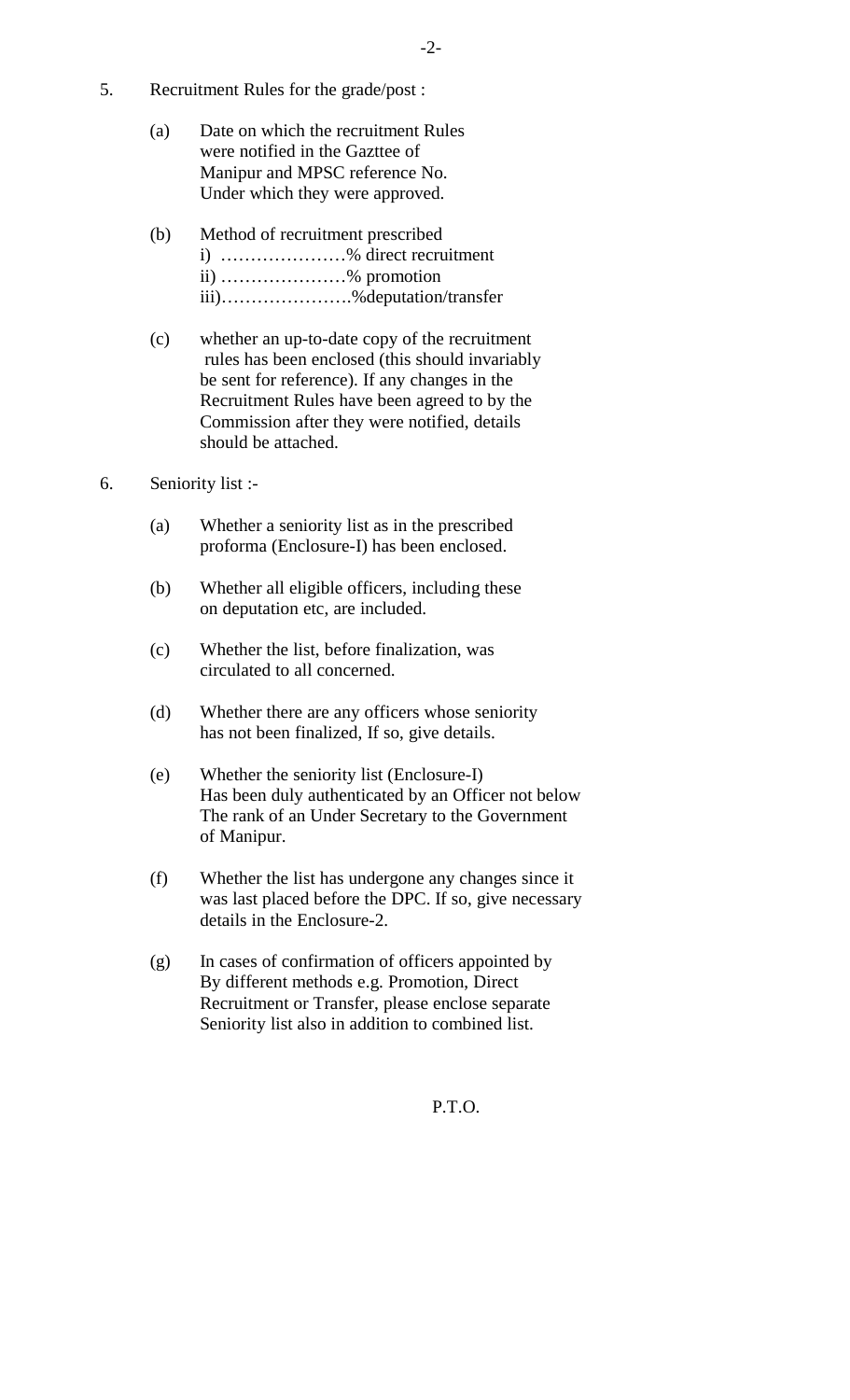7. Character Rolls :

Complete and up-to-date character rolls of all eligible officers are required.

- (a) Whether list (in duplicate ) has been attached, showing the names of officers whose character rolls are enclosed with this reference.
- (b) Are the character rolls complete and upto-date ? (Character rolls should be sent only after they have been completed).
- 8. Integrity Certificate :

Whether information about integrity certificates of all eligible officers has been given in the prescribed form (Eclosure-3) to MPSC FORM – 11 ?

9. Self-contained Note for the D.P.C.

Whether a self – contained note for the DPC, explanation the proposals for confirmation has been enclosed.

Date…………………. Signature………………………….. Designation………………………..

To be signed by an officer of or above the rank of Under Secretary.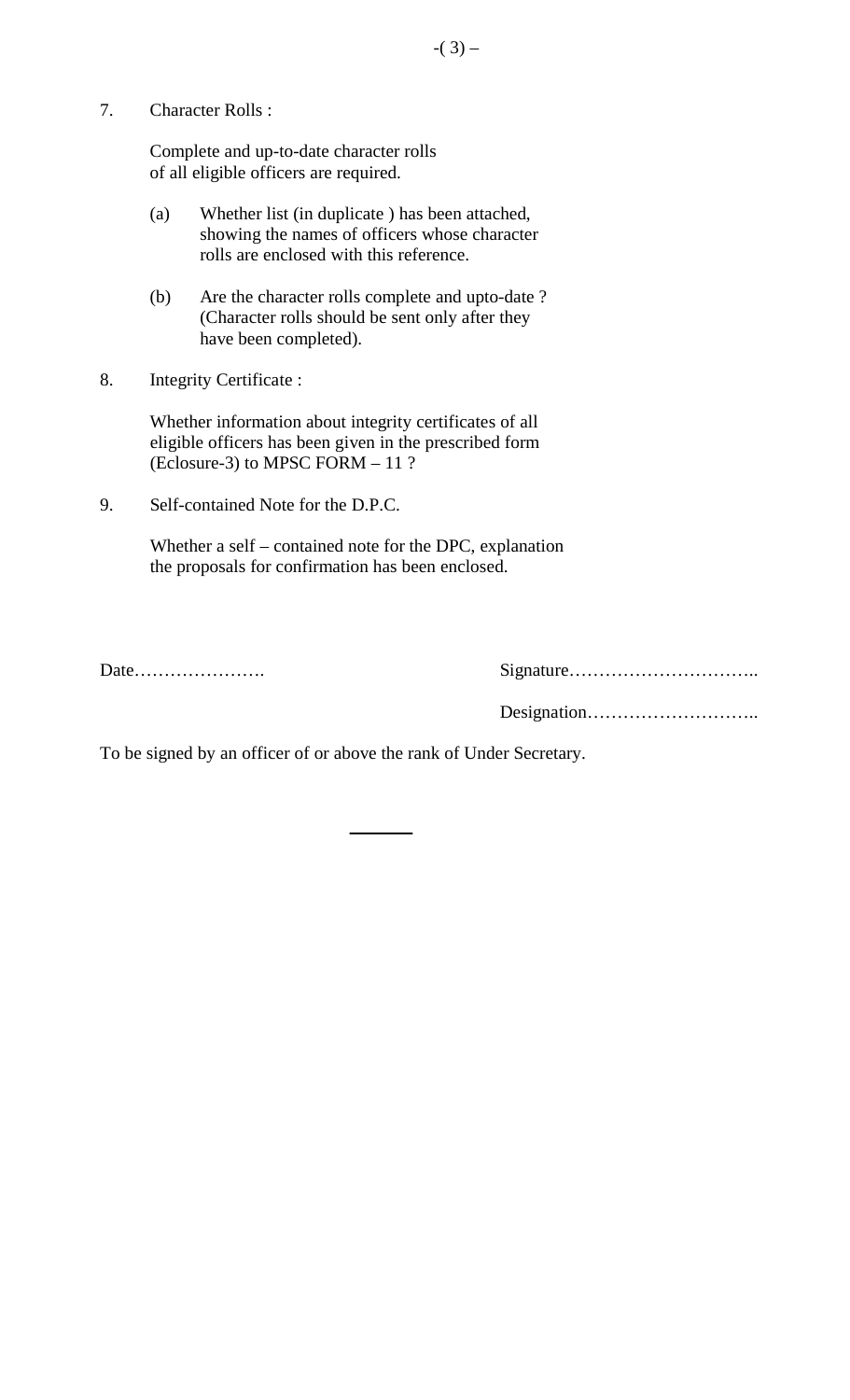Vide Item 6(e) of the DPC Proforma MPSC FORM – 11.

Seniority list of officers in the grade…………………… as on …………………

| reference in<br>substantively<br>recommended |
|----------------------------------------------|
|                                              |
| $\overline{7}$<br>$\overline{6}$             |
|                                              |

Date……………………….. \*Signature of

Authenticating Officer……………

Designation…………………………

\* To be signed by an officer of above the rank of Under Secretary.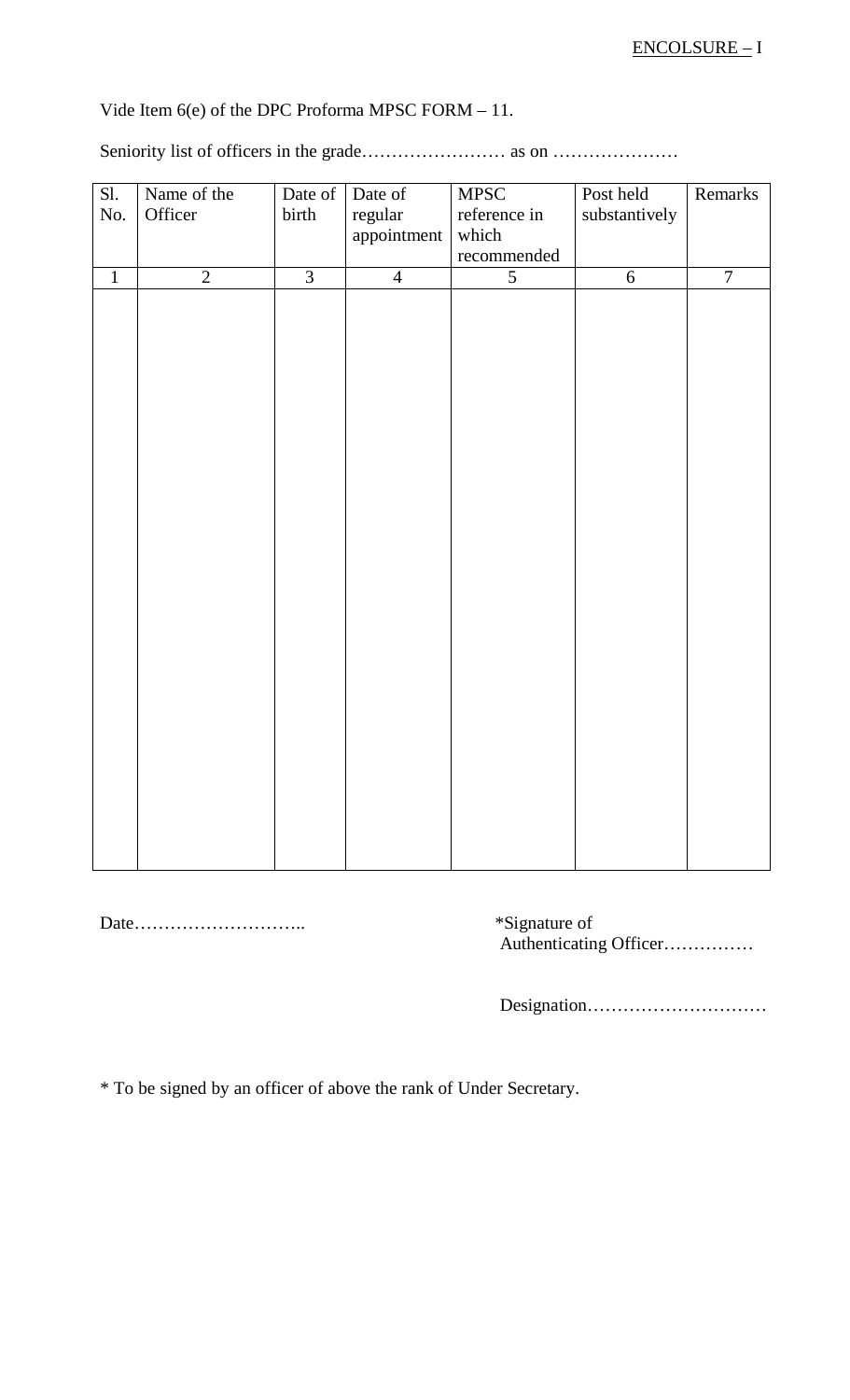## Vide Item 7 (f) of the DPC Proforma MPSC FORM – 11

Particulars of changes in the seniority list.

| Name of the officers which were included in the last seniority list but | Remarks for |
|-------------------------------------------------------------------------|-------------|
| have been deleted in the present seniority list.                        | deletion.   |
| (i)                                                                     |             |
|                                                                         |             |
|                                                                         |             |
|                                                                         |             |
|                                                                         |             |
|                                                                         |             |
|                                                                         |             |
|                                                                         |             |
|                                                                         |             |
|                                                                         |             |
|                                                                         |             |
|                                                                         |             |
|                                                                         |             |
| Name of officers added in the present seniority list.                   | Remarks     |
| (ii)                                                                    |             |
|                                                                         |             |
|                                                                         |             |
|                                                                         |             |
|                                                                         |             |
|                                                                         |             |
|                                                                         |             |
|                                                                         |             |
|                                                                         |             |
|                                                                         |             |
|                                                                         |             |
|                                                                         |             |
|                                                                         |             |

Date………………. Signature of

Signature of<br>Authentication officer……….

Designation………………….

To be signed by an officer of or above the rank of Under Secretary.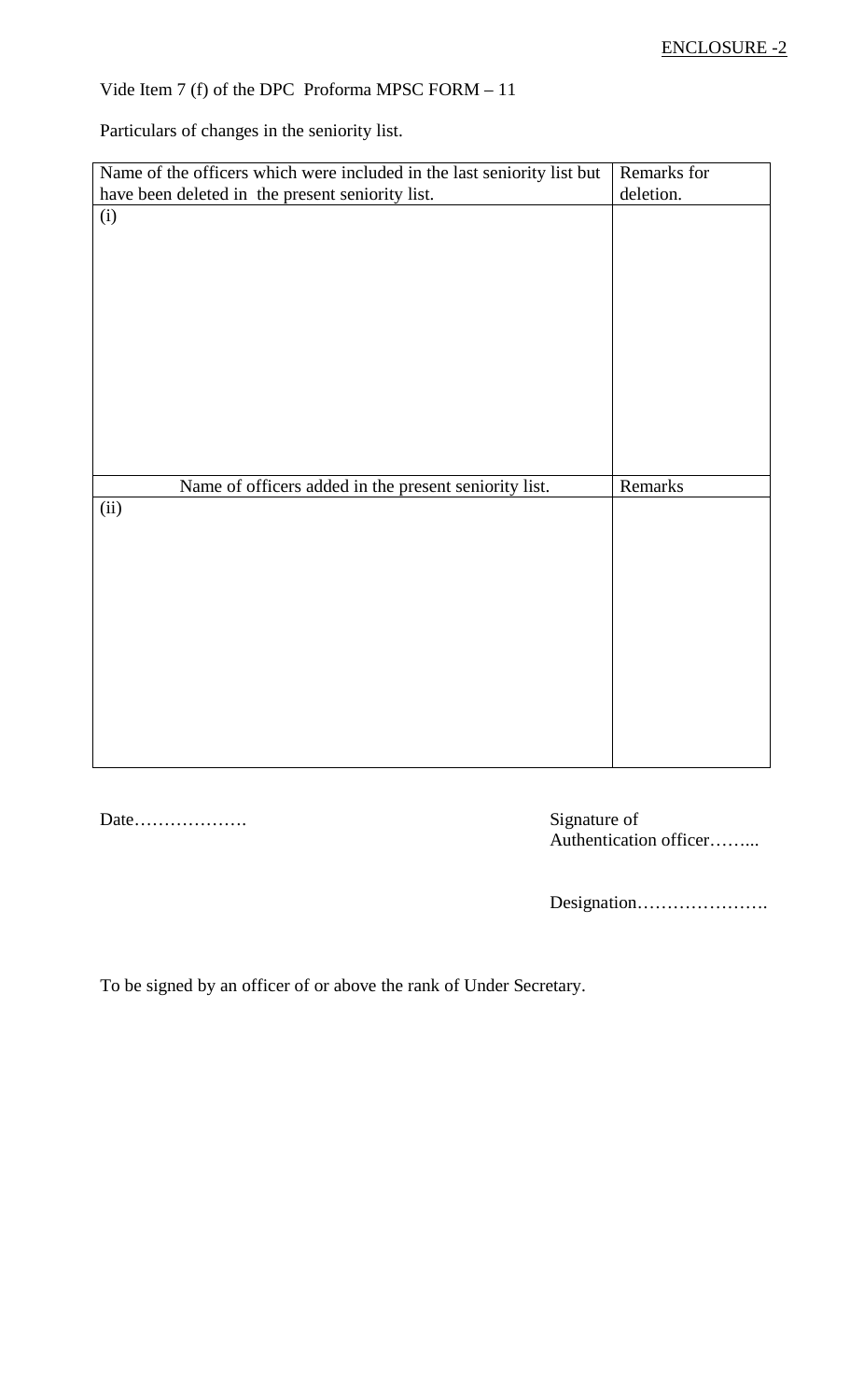Vide Item No.8 of the DPC Proforma MPSC FORM – 11

Information about the Integrity of the eligible Officer(s).

| Sl. No.      | Name of Officer |                                 |  |  |
|--------------|-----------------|---------------------------------|--|--|
|              |                 | State whether                   |  |  |
|              |                 | Integrity certified or          |  |  |
|              |                 | Integrity certificate whithheld |  |  |
|              |                 |                                 |  |  |
| $\mathbf{1}$ | $\sqrt{2}$      | 3                               |  |  |
|              |                 |                                 |  |  |
|              |                 |                                 |  |  |
|              |                 |                                 |  |  |
|              |                 |                                 |  |  |
|              |                 |                                 |  |  |
|              |                 |                                 |  |  |
|              |                 |                                 |  |  |
|              |                 |                                 |  |  |
|              |                 |                                 |  |  |
|              |                 |                                 |  |  |
|              |                 |                                 |  |  |
|              |                 |                                 |  |  |
|              |                 |                                 |  |  |
|              |                 |                                 |  |  |
|              |                 |                                 |  |  |
|              |                 |                                 |  |  |
|              |                 |                                 |  |  |
|              |                 |                                 |  |  |
|              |                 |                                 |  |  |
|              |                 |                                 |  |  |
|              |                 |                                 |  |  |
|              |                 |                                 |  |  |
|              |                 |                                 |  |  |
|              |                 |                                 |  |  |

Date………………….. \*Signature ……………………

Designation……………………

\* To be signed by the Head of the Department.

Signature of the Officer sending the proposal & Telephone No…